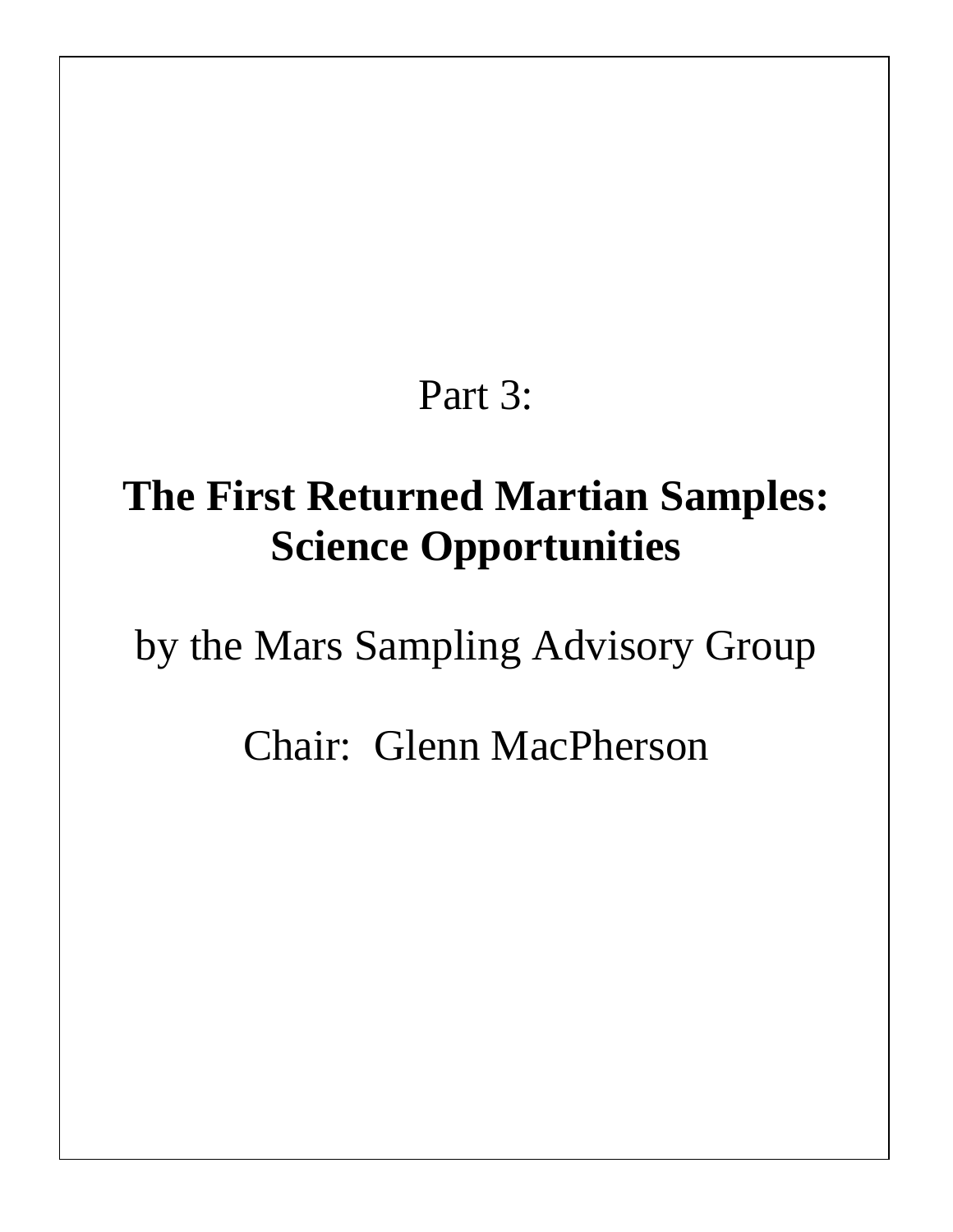# **Abstract**

Mars sample return missions are expected to increase progressively in their sampling sophistication from one mission to the next. The first mission will likely include scoop and/or auger sampling tools on a fixed lander. The scientific potential of a sample collected only with such tools would be large, but it will be greatly enhanced if the sampling system has the specific capability to locate and acquire small rocks in addition to "fines" (grains <1–2 mm in diameter). Such a mixture of fines plus rocks (a *regolith sample*) would enable mineralogic, petrologic, isotopic (radiometric and cosmic-ray exposure age) studies that would provide greater insight into Martian crustal composition and evolution than permitted by fines samples alone. These studies will also address the conditions on Mars that may have been conducive to development of life. In addition, collected sedimentary rocks will provide the best chance of preserving evidence for any prebiotic compounds, biogenic traces, and aqueous activity, thus providing clues in the search for past and present life on Mars. The fines component will contain information on average crustal composition, chemical and physical weathering, and other geological surface processes, and will be critical for providing ground truth measurements for remote sensing data. A dedicated sample of Martian atmosphere will give important information about the evolution of the present atmosphere from its suspected original denser and wetter state. Thus, fines and rock fragments are essential to the first mission, and collecting an atmosphere sample as soon as possible is important. Subsequent sample collection missions should increase in capability, with improved mobility and greater capability to select samples on the basis of properties such as composition.

## **Preamble—The Scientific Imperative for Sample Return**

The search for ancient or extant extraterrestrial life is one of the principal questions driving the Mars Exploration Program. This question is of fundamental importance not only to the scientific community but also to the public, as vividly demonstrated by the intense general and congressional interest following the publication of the paper by McKay et al. (1996) relating to the meteorite ALH84001. However, the results of that paper are regarded by many scientists as inconclusive, and the requirement to find more substantive proof—pro or con—of Martian life is intense. Short of photographing either a live creature moving across the Martian landscape or else an incontrovertible macrofossil, the only unambiguous means of addressing the question of Martian life is to study promising samples back on Earth. No robotic analytical measurements made on the Martian surface can give a result on this question beyond any controversy. For example, robotic measurements of key isotope ratios that are significantly affected by biogenic processes have a precision roughly comparable to the total range of the expected effects, and about one order of magnitude worse than laboratory measurements. The return of samples from multiple sites on Mars must occur if answering the question of Martian life remains a priority goal. Indeed, if no such missions occur, it will mean that goal has ceased to be a driving priority.

Early Mars sample return is necessary also to accomplish another important task, namely establishing "ground truth" about the nature and distribution of materials that comprise the Martian surface. Global exploration of Mars will necessarily be done by remote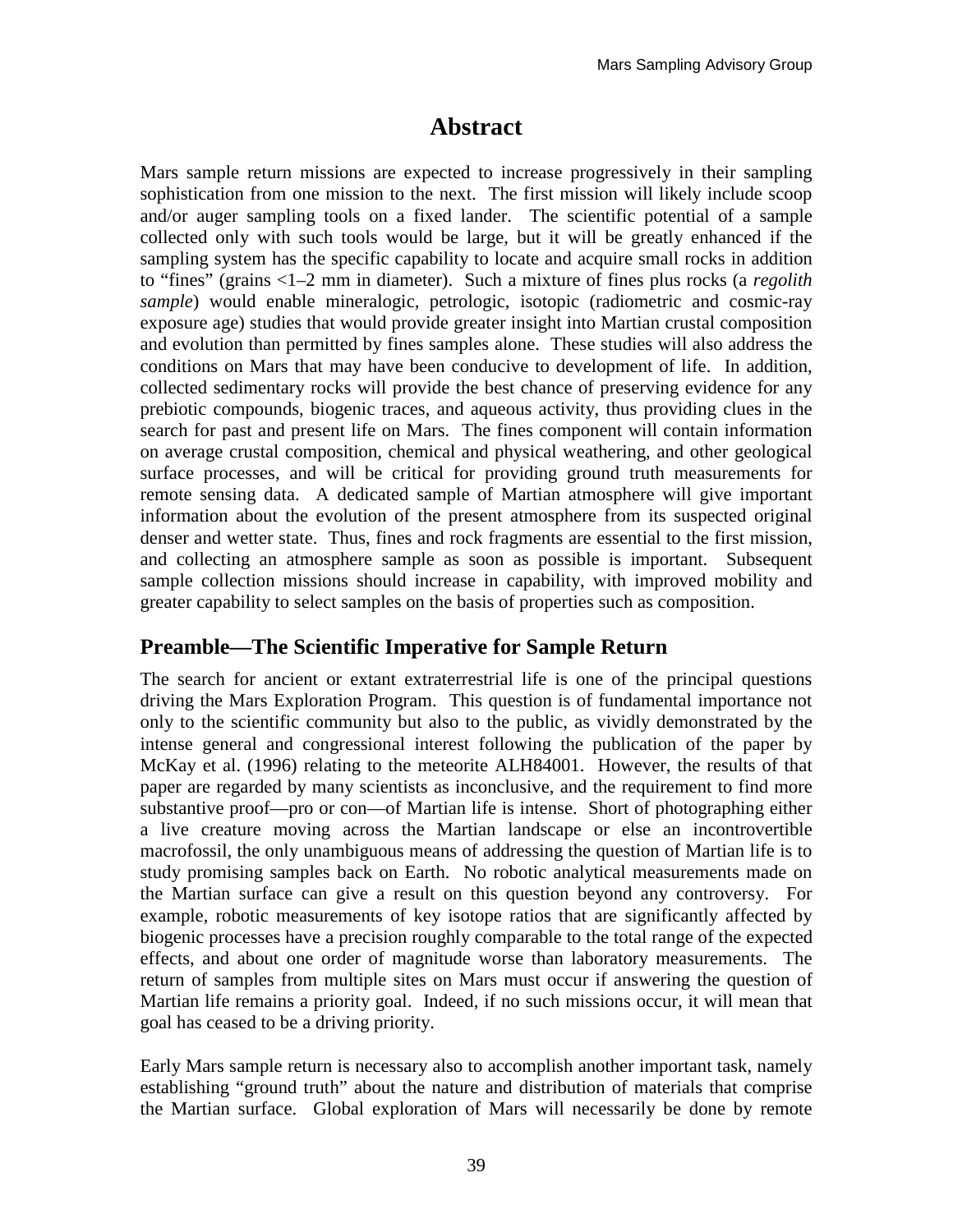sensing means, especially from orbit. Experience from exploration of Earth's moon has demonstrated that proper interpretation of remote sensing data must be accompanied by the kind of detailed knowledge of lunar rocks and fines that was obtained by laboratory analysis of the Apollo and Luna materials. Conversely, the remote sensing data sets provided by the Clementine and Lunar Prospector missions put the Apollo and Luna mission samples in a global context. CAPTEM (the Curation and Analysis Planning Team for Extraterrestrial Materials) organized a series of workshops and an upcoming book that emphasize how valuable such an integrated program of remote sensing and sample analysis has been for the Moon (see the CAPTEM document at http://cass.jsc.nasa.gov/captem/). This approach can and should be applied to the exploration of Mars and other rocky bodies as well. Much of the Martian surface is covered with wind-blown dust. In addition, the rocks that are exposed at the surface may be coated with a weathering rind of unknown thickness that prevents their true underlying character from being determined either by orbital or in situ remote sensing. Rover-based robotic analytical methods cannot characterize either the weathering materials or their precursors with sufficient precision, or determine the precise spatial and chemical relationships between the two. Therefore, it is essential to an integrated program that the chemical and mineralogical composition of the Mars dust and weathering products from diverse sites be unambiguously established as early as possible, by analyzing returned samples in Earth laboratories. Once these properties are well known for a reasonable variety of Martian materials, the results from remote sensing and surface robotic methods can be interpreted with much greater confidence.

This document examines the scientific possibilities of the first returned Mars samples. Its authors strongly support the concept of an integrated and balanced Mars Exploration Program—one that combines the strengths of remote sensing, robotic surface exploration, sample return, and, eventually, human exploration. We also support a program in which the sophistication of sample collection improves from mission to mission. For reasons summarized above we believe that such a program will proceed most efficiently if some sample return begins early in the program. However, the critical point is that multiple sample returns, from diverse sites, must ultimately take place for the program to succeed in its stated goals.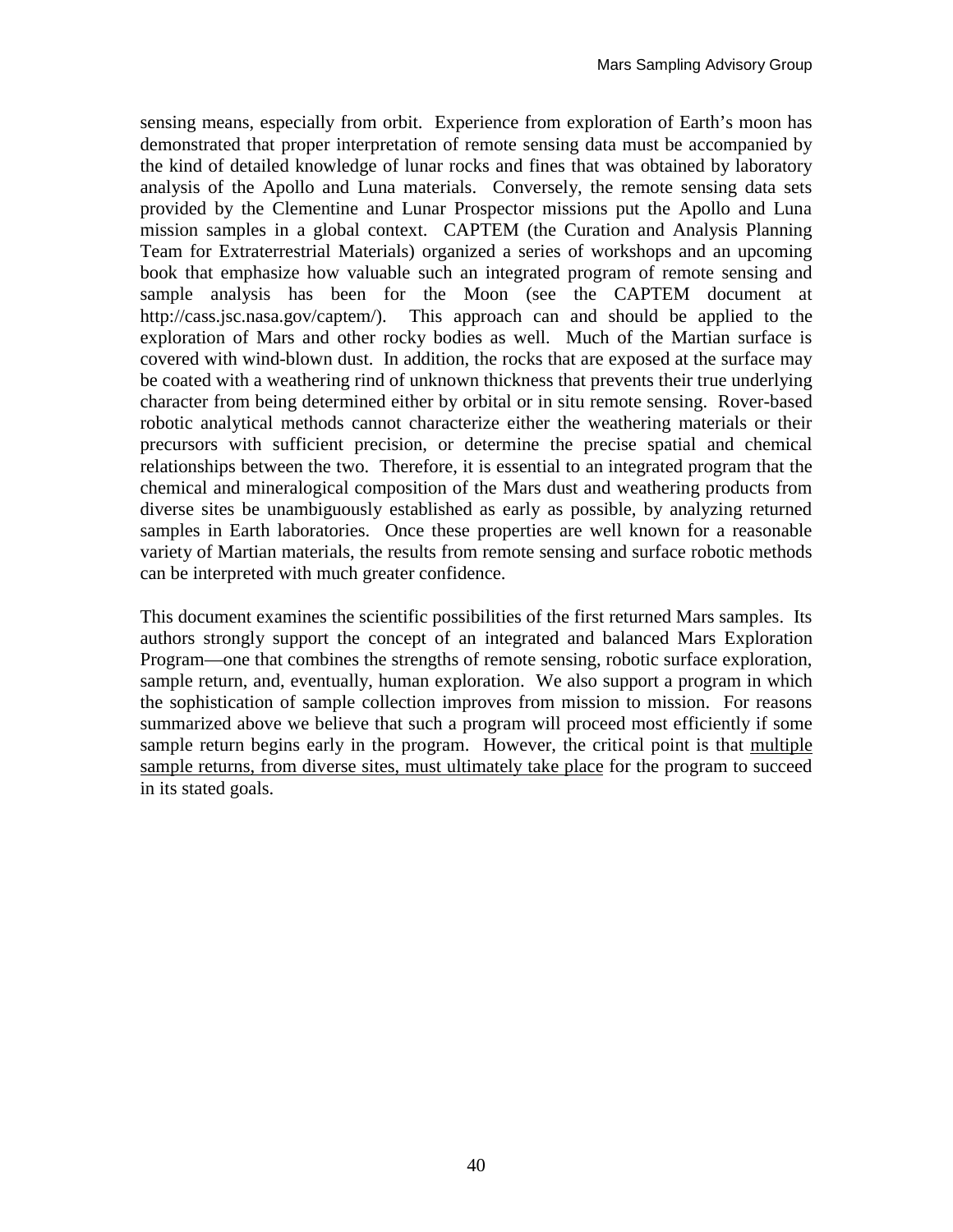# **Introduction**

Beginning in mid-December 1999, the missions and other projects composing the Mars Exploration Program were re-examined and various options were considered for the development of a new integrated strategy. These considerations are continuing, with the goal of formulating a revised exploration plan by mid- to late-2000. One likely result of the recent rethinking of the Mars Program Architecture is that the first sample-return mission will be simpler than formerly planned. Despite the expected simplicity of the first sample collection mission, however, the scientific imperative for it to include fresh (unweathered) rocks remains. The purpose of this document is to reiterate the rationale for this need, so that the new program architecture can successfully accomplish the scientific goals.

The current exploration strategy for Mars is centered on three primary questions:

- 1. Did the necessary conditions for life exist in the earlier history of Mars, did life arise on Mars in the past, and does native Martian life exist today?
- 2. How did Mars evolve, with special emphasis on the long-term evolution of the Martian climate and atmosphere and the history and role of water?
- 3. What are the conditions and resources on Mars conducive for future human exploration?

Of these questions, those related to past or present Martian life have the highest priority to both the scientific community and the public. Exploration strategies that can best address these and related questions have been debated at length in the science community over the last decade. It is generally agreed that the search for evidence of past Martian life will be extremely challenging and will require a sustained and aggressive approach to locate sites where past environments might have sustained life and preserved evidence of it. The general Mars Exploration Program has been structured to obtain the scientific information needed to carry out such searches. Again drawing on the lunar experience, it is clear that successful robotic exploration to meet the program goals must include a careful balance of science based on orbital measurements (e.g., imaging, infrared spectroscopy, gamma ray spectroscopy, laser altimetry, etc.), in situ science from landers and/or rovers, and samples returned to Earth for laboratory study. All of these aspects of exploration are essential complementary parts of an integrated program for Mars exploration.

It also is generally agreed that the return to Earth of a scientifically selected and diverse suite of rock samples is required to maximize the possibility of finding preserved fossil or chemical traces of past life. In contrast, searching for present life will probably require deep drilling to penetrate through the inferred zone of surface oxidation down to depths where liquid water could exist. The likelihood that such deep drilling will be beyond the technological capabilities of surface robots provides an important scientific rationale for the human exploration of Mars. Thus, the Human Exploration and Development of Space (HEDS) activities will also play an important role in the early robotic phase of exploration by carrying out precursor experiments to evaluate the potential for future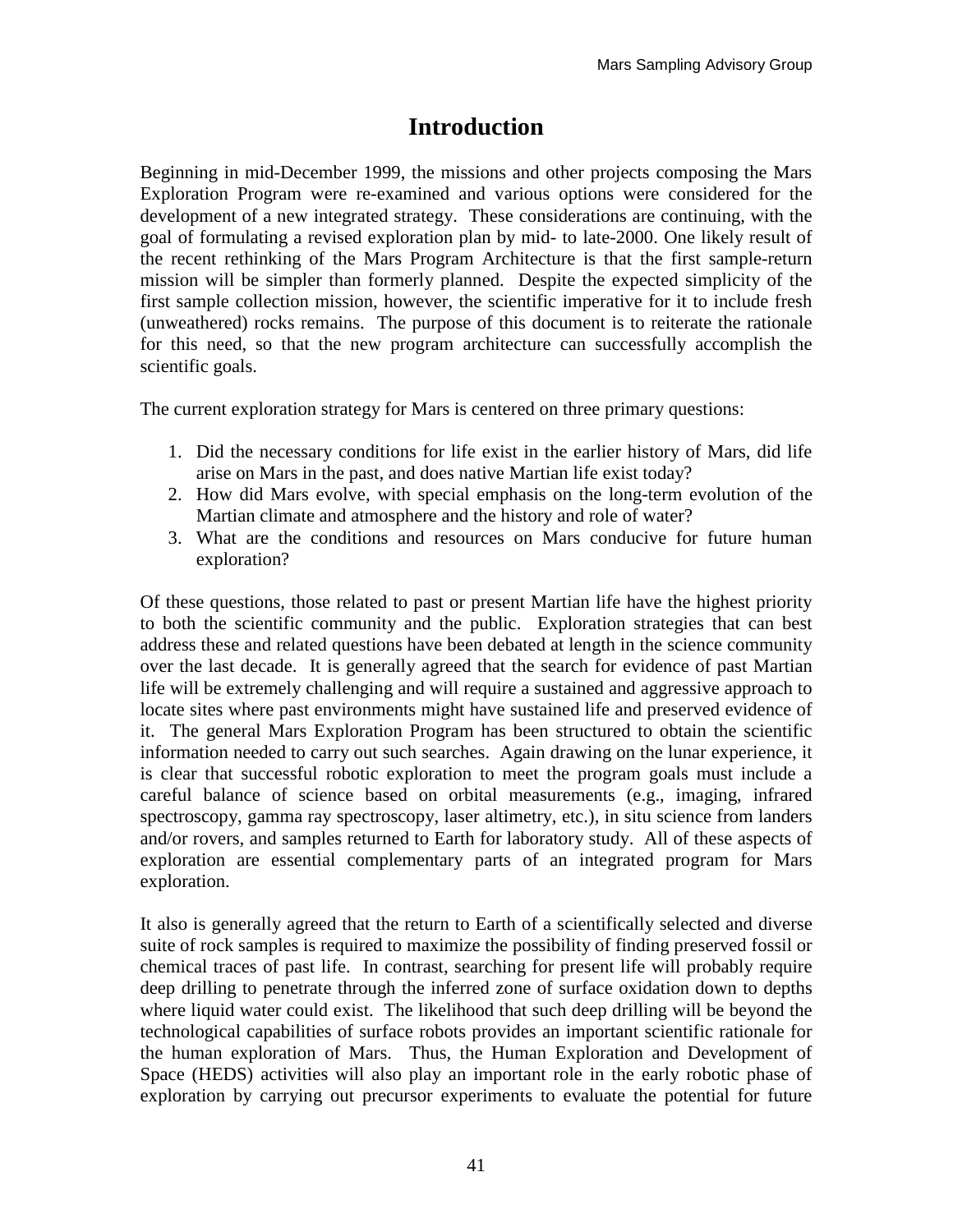human exploration. HEDS precursor science (related to question 3, above) should be conducted in conjunction with higher-priority goals of exploring for life, and understanding the past volatile and climate history of Mars.

The Mars Exploration Program now taking shape will involve a sensible phased and integrated approach, with increasing technological complexity from mission to mission and including remote sensing, landed operations and rovers, sample returns, and eventual human exploration. Within the sample return component, the series of missions should likewise increase in their complexity, perhaps beginning with relatively simple sampling tools but culminating with samples collected during long forays by sophisticated rovers using devices capable of acquiring rock interiors.

In evaluating the scientific return that will be gained from samples acquired by the first mission, we assume that mission will be the *first in a series of* progressively more sophisticated missions as outlined above. Nevertheless, a major conclusion of this report is that the scientific return of the first mission will be greatly increased if some effort is made during spacecraft design to include the ability specifically to select and sample small rocks in addition to fines.

# **The Nature of Mars Surface Materials**

A significant portion of the Martian surface is probably covered by *regolith*, which is composed of fragmental materials ranging from micrometer-sized dust through millimeter-sized grains (collectively called "fines") to rocks that are meters or more in diameter. On the Moon, regolith deposits cover the surface, range in thickness from 2.5 to >16 m, and result principally from meteorite impact "gardening." Lunar regolith samples made very significant contributions to the study of the Moon. While impactgenerated regolith undoubtedly exists on Mars, its proportion relative to materials produced by other processes (e.g., erosion and weathering) is completely unknown.

Results from the Viking landers and Pathfinder suggest that Martian fines include (1) dust (particles a few microns in diameter) that settled from the atmosphere, (2) sand transported across the surface by wind, impact, and possibly water, and (3) materials developed in place by inferred weathering processes, forming duricrust, "clods," and other products.

Viking IRTM data suggest that the Viking landing sites and the Pathfinder site are among the rockiest on Mars. Yet, even though numerous objects inferred to be rocks were seen at the Viking sites, all of the 0.2–1.2 cm-sized rock fragments collected within the 1.5 to 3 meter reach of the lander scoops turned out not to be rock but dirt clods. Moreover, Mars Global Surveyor images suggest that substantial parts of the Martian surface are mantled with presumed windblown material, including sand (evident in the abundant dune forms). Consequently, it is possible that landers with a limited sampling "reach" might collect *only* fines. Such material would have considerable scientific interest, but, as documented below, a combination of rock fragments and fines would give even greater scientific return.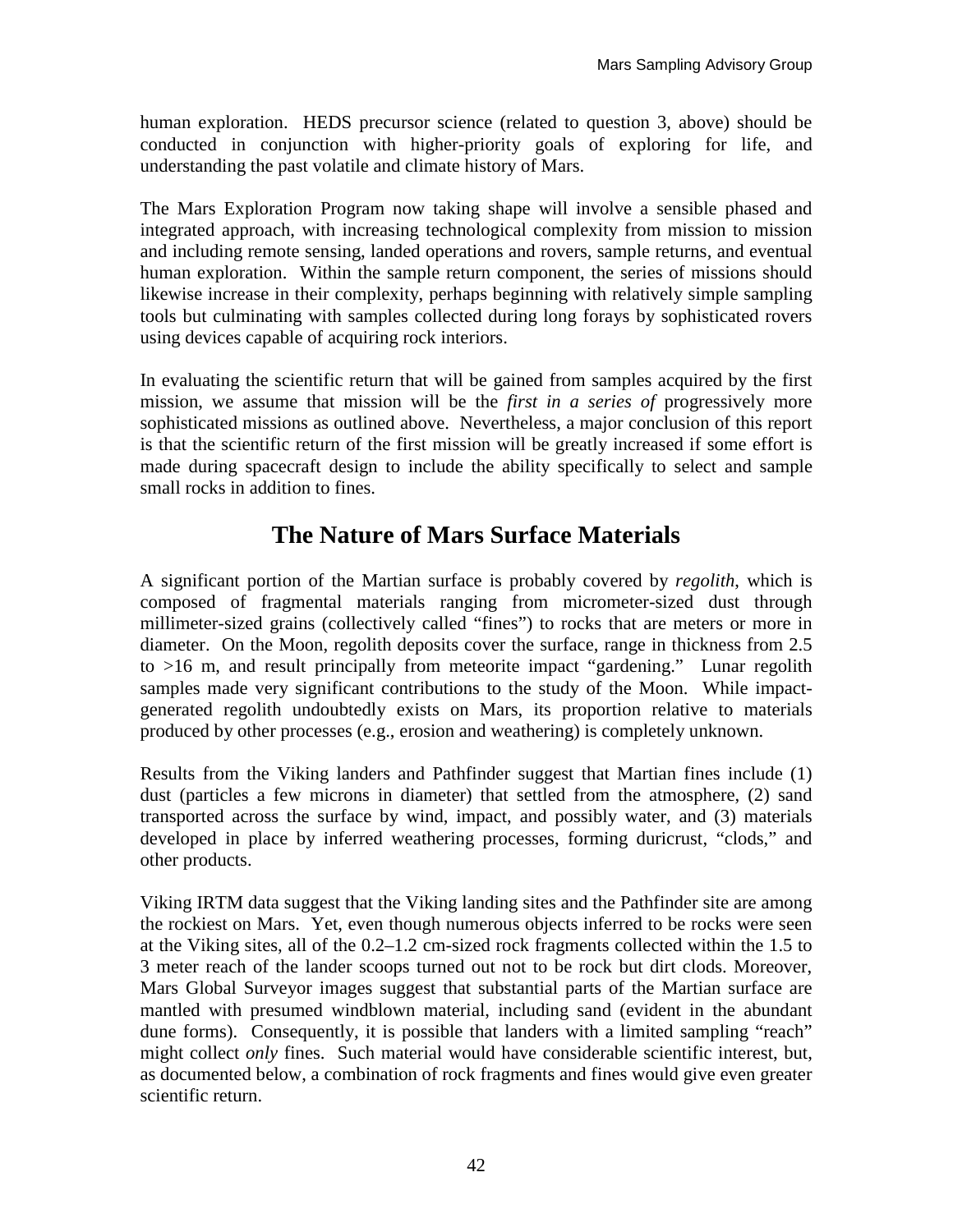### **The Science Payoff from Rock Fragments**

#### *Studies Related to the Search for Life*

The unifying theme for all aspects of the Mars Exploration Program is "follow the water," and this is critical in the search for life and for the conditions for the development of life. Although the search for extant life must necessarily focus on finding contemporary water reservoirs, evidence of ancient life is likely to be found in places where water once resided but no longer does. Hydrous minerals, and veins or more extensive deposits of minerals such as carbonates and sulfates, are the signatures within rocks of ancient water reservoirs of some kind. This is one of the underlying assumptions of the studies involving Martian meteorites such as ALH84001. Such minerals might be present as individual particles within the regolith fines, but the context of the rocks within which they formed is no longer present. From the point of view of biology, therefore, the identification of hydrous minerals and chemical sediments is of great interest and importance not only as preservers of possible microfossils but also for the information they provide on the distribution and movement of ancient Martian water.

Living systems on Earth show distinctive isotopic fractionation patterns that can be used as evidence for biogenic activity. For example, carbon isotope fractionations observed in the 3.87 Ga Isua Formation of Greenland have been interpreted as the earliest chemical fossil signatures on Earth. Ignorance at present of the average crustal values for these isotopes on Mars has hampered the ability to interpret isotopic determinations of ALH84001 in such a context; isotopic measurements obtained from rock fragments within a returned regolith sample will provide that information.

#### *Mars Crustal Evolution*

Some of the most important observations that can only be obtained from rock fragments within a regolith sample are those that relate to the nature and evolution of the Martian crust. The rocks and minerals of the surface provide the primary record of geological processes and environments that have influenced the history of the planet. Unaltered igneous rocks in the regolith will yield invaluable information about magmatic processes, ages, and the tectonic history of the planet. The presence of any Martian metamorphic rocks would greatly revise our concepts about crustal processes and recycling on Mars. Melt glasses would provide information on impact processes, while primary aqueous sedimentary materials could provide insight into the role of water and the potential for life.

The only current sources of information about absolute ages of events on Mars are the radiometric ages derived from Martian meteorites. Radiogenic ages of a diversity of returned unweathered small rocks, determined using a variety of isotopic systems, would provide important insights into the history of Mars—including the process of differentiation into a crust, mantle, and core—and preliminary information about the rates and duration of geological processes, such as volcanism, impact cratering, and hydrological processes. Information about some of these processes, especially the cratering record, will be even more valuable if the rocks are collected from known geological contexts (e.g., derived from obvious nearby outcrops). Another particularly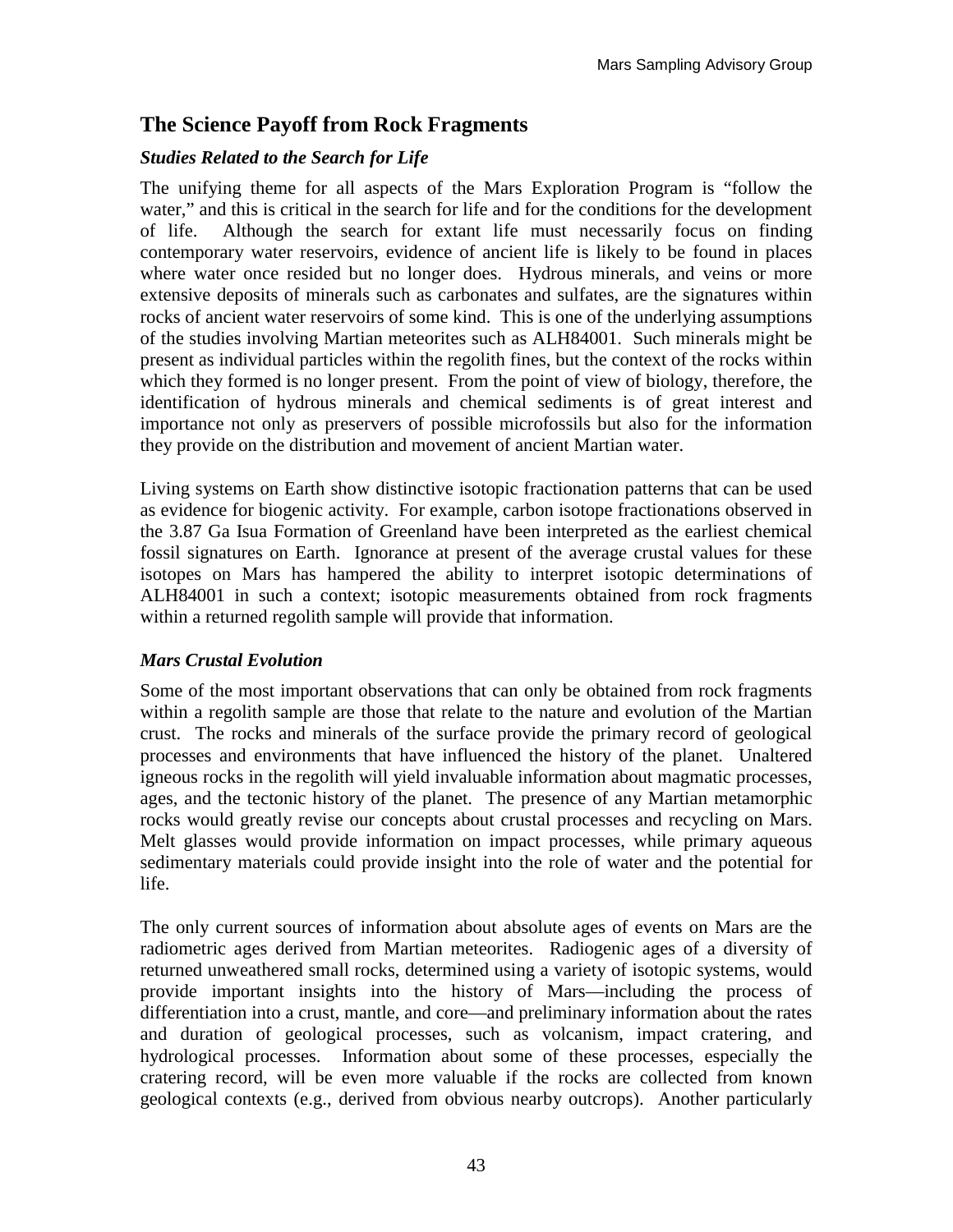interesting issue is the age of the youngest volcanism on Mars. Some Martian meteorites give ages suggesting that volcanism on Mars might have been active as recently as approximately two hundred million years ago. Such young ages naturally suggest the possibility of modern volcanism. Apart from implications for the cooling history of Mars, such recent volcanism would increase the likelihood of contemporary hydrothermal activity, which could provide a hospitable environment for present life. It must be emphasized that isochron ages can only be measured on multiphase rocks, not individual minerals. If the grain sizes typical of Martian meteorites (generally larger than 0.2–0.3 mm) are indicative of Martian surface rocks, then unweathered rock fragments of several millimeters or more are required in order to enable mineral separates and still have material left over to make the petrologic studies necessary to put the ages in context. Should the rock samples brought back by the first sample return mission turn out to be completely weathered, then the scientific importance of using tools capable of sampling the interiors of large rocks on later missions will be much greater.

#### *Mars Surface Evolution and Processes*

All of the mineralogical data for Mars have been obtained from the Martian meteorites or from Earth-based or orbiter measurements. The Viking scoop experience with small "rocks" that crumbled persuaded many scientists that rocks on the Martian surface are heavily weathered. Yet, data from MGS that appear to indicate a lack of hydrous minerals, plus the low abundance of weathering products in Martian meteorites, together argue against this hypothesis. The collection of small rock fragments will likely settle this issue conclusively, especially if the fragments have cores of unaltered (primary) rock surrounded by their weathering rinds. Specific observations of any secondary alteration products and their relationship to individual primary minerals, down to the scale accessible by transmission electron microscopy, will permit quantitative assessment of specific weathering reactions, their rates, and the conditions under which they occurred. Such observations are important for future sampling strategies. For example, determination of weathering rind thickness and composition of Martian rocks will guide the design of more sophisticated sampling devices such as a rock corer.

Stable isotope studies (e.g., H, C, O, S, and the noble gases) of primary and secondary minerals in regolith rock samples will aid the understanding of crust-atmosphere interactions on Mars. Such measurements can provide crucial information for understanding the long-term climate history and atmospheric evolution of Mars. Finally, stable isotope data will provide ultimate confirmation (or not) for the Martian origin of the SNC meteorites that have been discovered on Earth.

The cosmic ray exposure history of the Martian surface is unknown. How long have the surface materials been exposed to cosmic rays and what fraction of the material found on the surface today has been recently exposed? The measurement of the effects of primary and secondary cosmic rays would permit the understanding of how aeolian (wind-driven), impact, fluvial, and other processes redistribute materials on the surface of Mars. Some information may also be gleaned about the intensity and rate of chemical and physical breakdown of rocks on the Martian surface.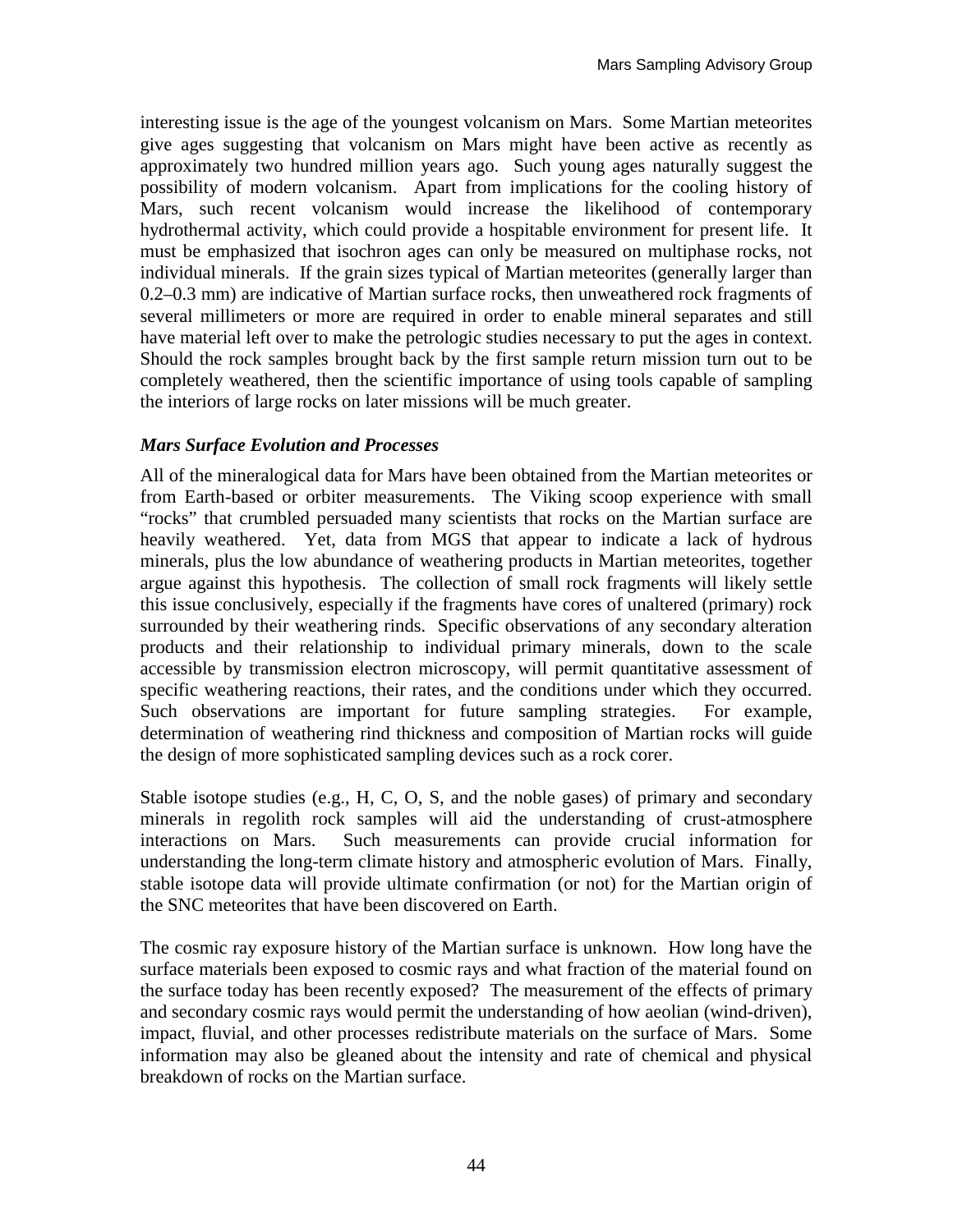# **Paleomagnetic Studies**

The history of the magnetic field on Mars is likely to be closely linked to the history of planetary differentiation, rates of internal heat loss, and volcanism, as well as atmospheric evolution. Studies of potential magnetic minerals in rocks may provide important information about remanant magnetic properties of surface materials and (in association with radiometric dating constraints) how field strength has varied through time on Mars.

# **The Science Payoff from "Fines"**

Samples consisting of particles smaller than 1–2 millimeters in diameter and/or cemented clods composed of such fines will provide clues to the weathering and erosion processes on Mars, and to the nature and origin of Martian regolith, thus enhancing future landerbased analysis. Most importantly, the fines will establish some necessary chemical and mineralogic "ground truth" for orbital remote sensing data. In general, fines samples will be more valuable if acquired away from the contaminating effects of lander exhaust.

## **Ground Truth for Remote Sensing Data**

Current models and new Global Surveyor data suggest that significant portions of Mars' surface are mantled with "fines" of mostly unknown thickness and composition, but which probably include dust settled from atmospheric suspension plus sand moved along the surface. Because most of our global studies of the Martian surface have been and will be done by remote sensing, especially from orbit, it is critical to establish unambiguously the physical, chemical, and mineralogic characteristics of the fines by laboratory analysis. Only with this kind of "ground truth" can the global chemical characteristics of the Martian surface be properly interpreted. Previously obtained data (e.g., Viking infrared thermal mapping spectra) as well as currently obtained data (e.g., MGS thermal emission spectrometer observations) are basically unconstrained by such ground truth. The fines recovered by an early sample return mission will be most important for the correct interpretation of past and future remote sensing data.

## **Mars Surface Processes**

Determining the chemical and mineralogic composition of fines will provide some insight into Martian average crustal compositions and chemical weathering regimes. Most "fines" are probably reworked by the wind, but also could include materials physically weathered from bedrock exposures in geologically recent times. If the fines consist in part of the weathering products of primary rocks, then those products will provide some insight into both the parent materials and the nature of the weathering processes. Fines will also give insight into the relative contributions to the regolith from weathering, erosion, and impact processes. The trace element and isotopic composition of the mobile element component of the fines, mainly sulfur and chlorine, will provide clues to volcanic aerosol contributions, hydrothermal contributions, and even possible sources from evaporite deposits laid down in ancient seas.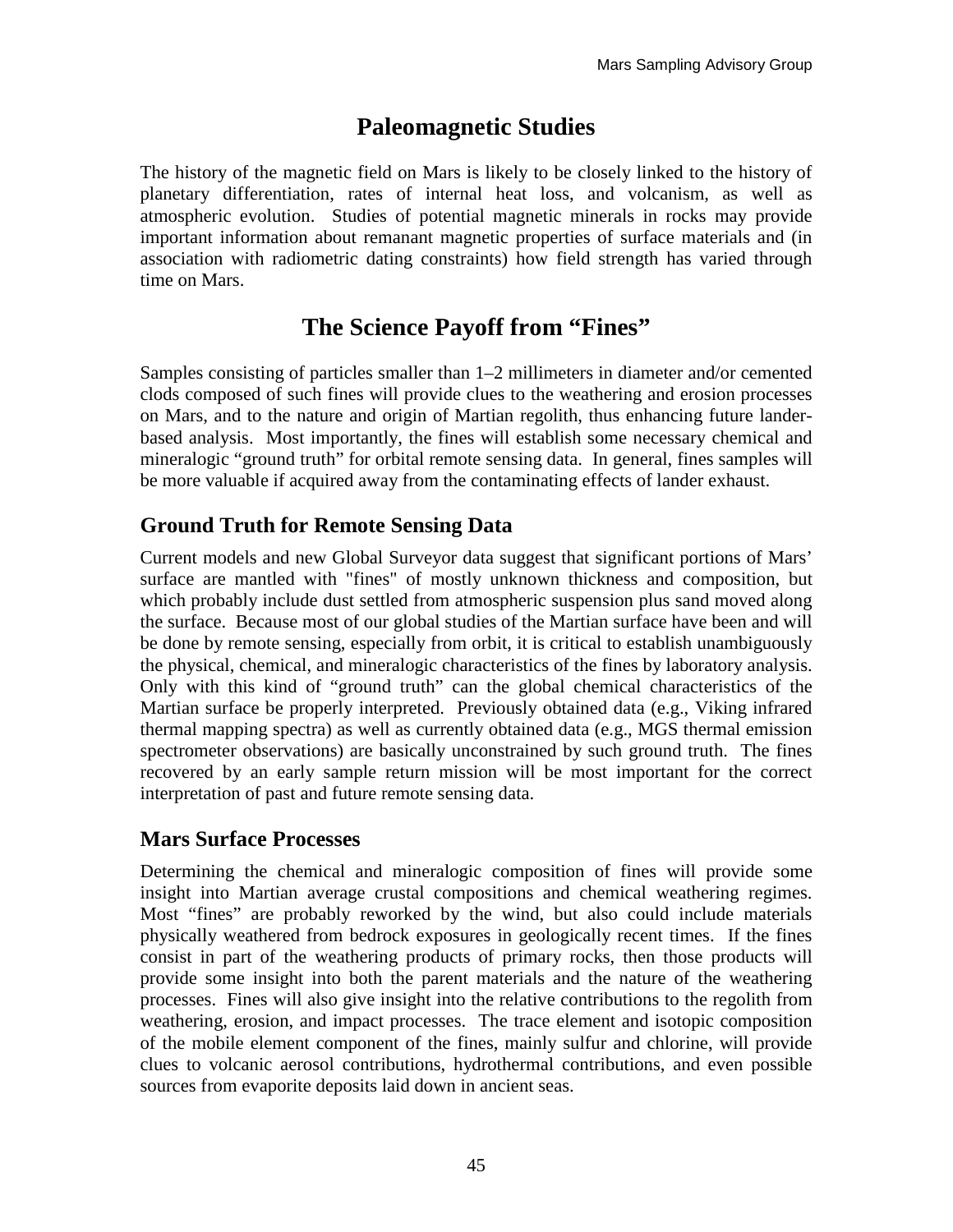The size, shape, and degree of sorting of fines, and surface textures of individual grains, could provide valuable information about the surface processes of erosion, transportation, and deposition on Mars, processes which at present are poorly understood. In addition, the surface textures of individual sand-size grains (as determined by, e.g., scanning electron microscopy) can provide insight into modes of transport (wind, water, and ice). Such information would contribute toward understanding the surface history of the landing site. For example, the chemical and mineralogical composition of dust settled from the atmosphere (and representing a global "homogenization") are unknown and will probably be distinctly different from the materials transported along the surface, which are likely to be derived from local or regional sources. In terms of human exploration objectives, an accurate assessment of particle size and chemical composition would be important for understanding the conditions for exploration of Mars by humans and, ultimately, long-term habitability. Dust properties are also important for the engineering of solar panels and other lander and rover subsystems. Although some technologies have been developed in which particle size distributions and surface textures might be determined by in situ experiments, such measurements are made more easily and more thoroughly on samples returned to Earth.

All sites visited thus far by landers show evidence for the formation of duricrust. The composition of potential sedimentary cements, the specific minerals involved in duricrust formation, and insight into how and when they were formed are basic issues that could be addressed with a sample of Martian "fines" (especially if the sample contained actual clods of the duricrust). In addition, understanding the precise chemistry of Martian fines will contribute to a HEDS goal of evaluating their toxicity or other possible biohazards that could affect astronauts.

Finally, if a fines sample can be sufficiently well preserved en route to Earth, there is some hope of identifying and characterizing the putative super oxidant identified by Viking.

## **The Search for Life**

Like Earth, Mars experiences a constant infall of micrometeorites and interplanetary dust particles (IDPs), some of which (carbonaceous chondrites) contain as much as 1–3 wt. % carbon. Consequently, some residual carbon chemistry is expected to be present in Martian surface materials. Although the Viking experiments failed to detect carbon compounds in surface "fines" on Mars, they could be present in very low concentrations (<1.0 ppb). Returned samples would allow much higher sensitivity searches for and analyses of carbon and organic compounds, helping in turn to discriminate whether such materials are meteoritic or possibly biotic in origin.

## **The Science Payoff from an Atmosphere Sample**

The Martian atmosphere probably was once warmer, denser, and wetter than it is at present. The best starting point for understanding what those ancient conditions were, and the processes by which the atmosphere evolved to its current state, is through precise analysis of stable isotopes of the gaseous species. Robotic measurements are too